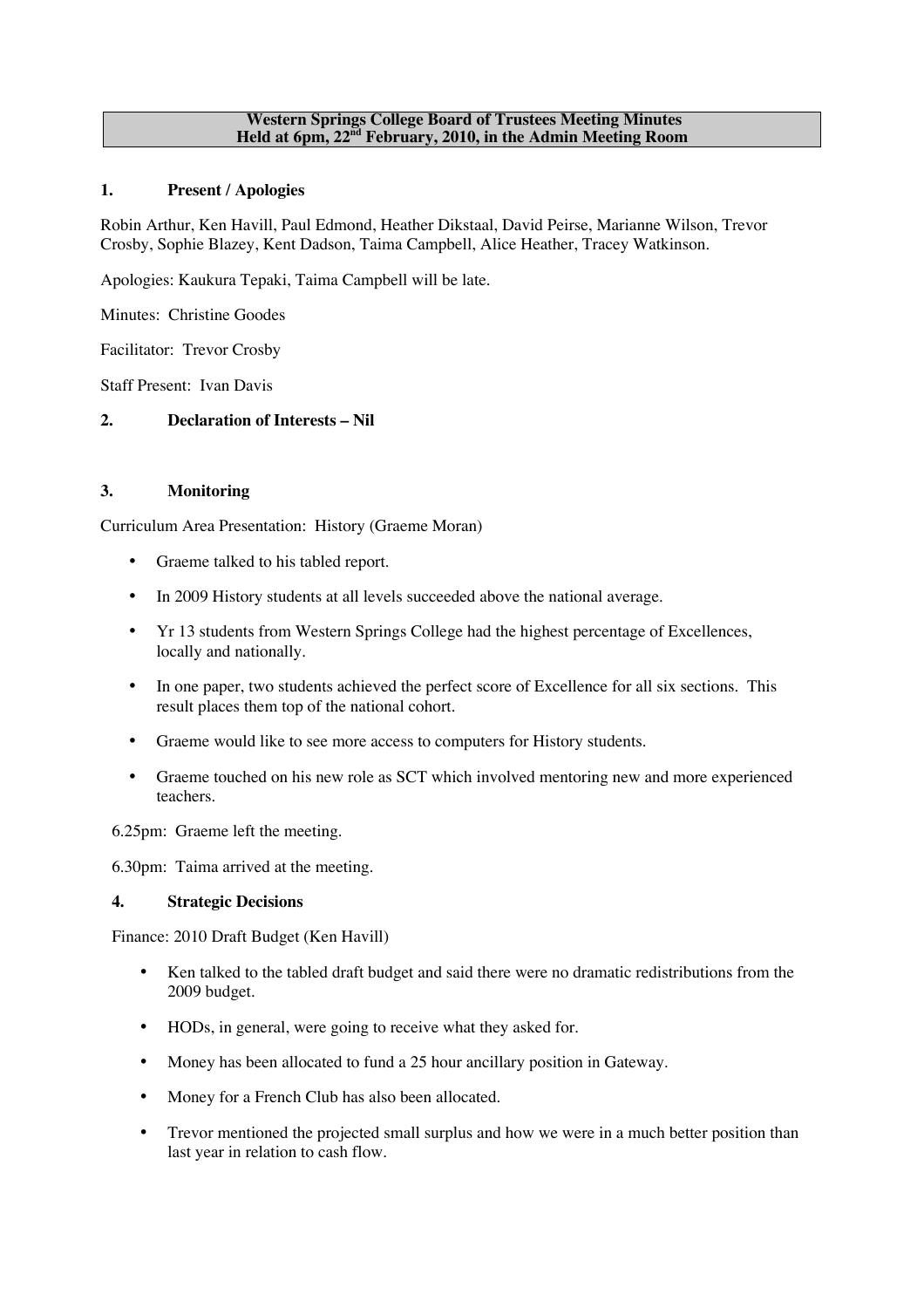That the Board accept and adopt the 2010 Budget.

Trevor Crosby / Ken Havill carried unanimously

Implementing New Curriculum - Early Tuesday Finishes Terms 2 & 3 (Ken / Ivan)

- Ken Havill talked about the staff desire for more resourcing of time for implementation of the NZC and presented the preferred option A & B to the board.
- Ken wanted his agenda resolution changed from early Tuesday finishes Terms  $2 \& 3$  to say Terms 2, 3 & 4.
- Ivan Davis talked about the consultation process undertaken with staff.
- Staff voted and early finishes received the highest number of votes.
- Trustees expressed concern about releasing students too early into the community.
- For those students who needed to stay at school for sports etc, Tracey would like to see a place for them to go if early finishes were implemented.
- Some trustees were concerned about late starts.
- Discussion ensued.

That the board approve the proposed allocation of time for curriculum and professional development in Terms 2 3  $\&$  4 and delegate the principal, AP and staff trustee to review options with staff and develop a recommended proposal to be decided by electronic vote of the Board. *(Task 1)*

Robin Arthur / Heather Dikstaal carried unanimously

### 7.25: Break

### **5. Monitoring**

Discipline

Police / School Joint Agency Approach to Drug Use

- Ken sought approval in principle to change the way we handled some disciplines
- Ken talked to the tabled document 'Policy / School Joint Agency Approach to Drug Use in Schools' (Rubicon Alternative).
- Robin supported the resolution as a very positive approached, giving the school another tool with which to work.
- David would like to see more flexibility in the contract. Some issues needed to be talked through
- There was the suggestion that someone from the Police should attend the next board meeting.

That the Board give approval in principle to the concept of a joint agency approach, the final details of the programme and student contract to be sanctioned by the Board Disciplinary Committee.

Ken Havill / Robin Arthur carried unanimously

Update on Auckland Central Exclusion Cluster programme (Ken Havill)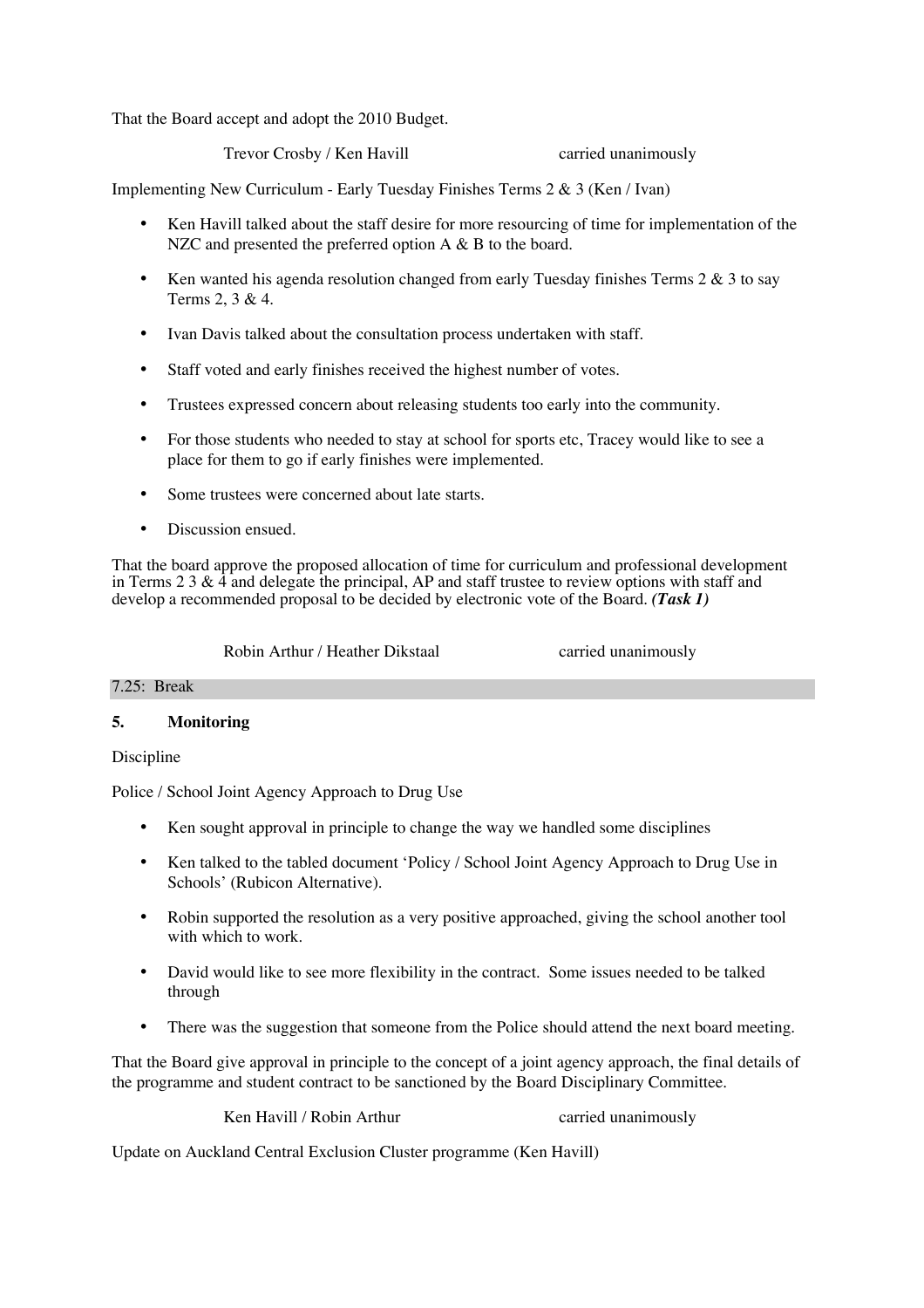- Ken has been invited to Mt Albert Grammar school to attend the launch of the Auckland Central Exclusion Cluster programme next Wednesday 3<sup>rd</sup> March at 10am.
- If we join this programme we will have a reciprocal arrangement with regard to excluded students.

That the Board approve Western Springs College's participation in the programme.

Ken Havill /Heather Dikstaal carried, one abstention

Student Representative Report to be taken off the Agenda. *(Task 2)*

An informal get-together on 17<sup>th</sup> May for newly elected board members to be arranged. *(Task 3)* 

### **6. Identifying Agenda Items for Next Meeting**

- Discussion on Achievement and Analysis of 2009 results. Identifying elements that have worked. Analysis of Yr 11 2009 with a view to fixing what is happening with this cohort (Yr12 now). What is happening with this year's Yr 11. Board would like to hear of solutions.
- Board Elections.
- Strategic Plan, Draft Annual Plan, and QSD.
- Diversity of curriculum.

## **7. Administration**

Confirmation of Minutes

Trevor asked for the minutes of the previous meeting to be accepted.

Trevor Crosby / Tracey Watkinson carried

### Correspondence

Outwards Correspondence: No.1 - 03/02/10 to Ross Bailey, MoE re excluded student.

The Board was surprised by the Ministry response to the school's concern at being requested to enroll an excluded student. The Board indicated to the Principal that it wanted to meet with Ministry officials before any decision was finalised.

Trevor asked for the correspondence to be accepted.

Trevor Crosby / Heather Dikstaal carried

Approval of written reports